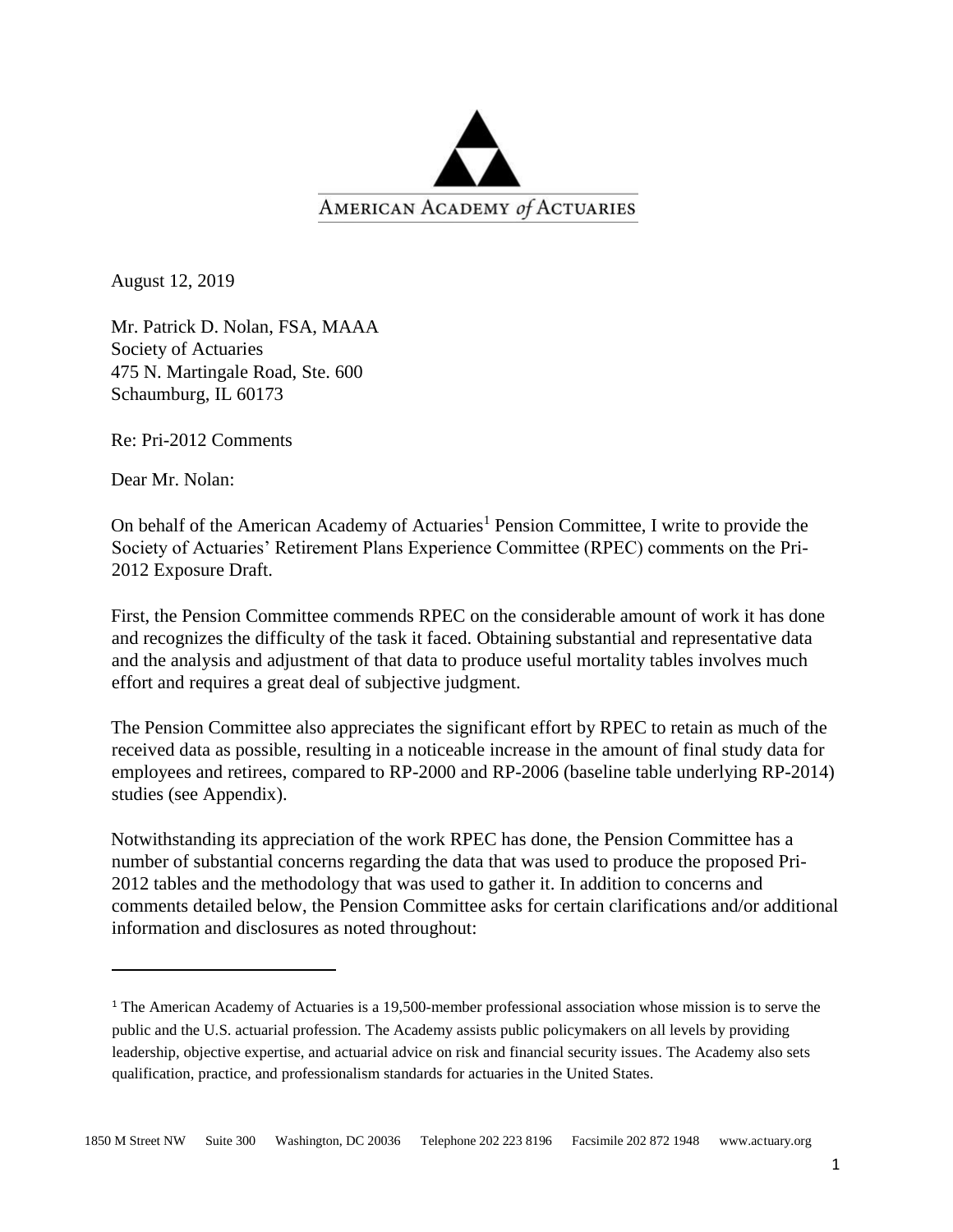- The decrease in the annual income thresholds for employees and retirees seen in the income quartiles is a source of concern. Both the top and bottom quartile breakpoints for male employees decreased by more than 10%. How did this compare to actual workforce salary levels at the same point in time? The Pension Committee also notes that it is a weakness of the study that the information regarding each plan's ongoing benefit accrual status was not collected by RPEC. Potentially, the annual income amounts provided are affected by whether or not the plan is frozen, and if so, by the date of the freeze. Considering the prevalence of frozen plans in the private sector, this seems to be important information to include in the study when developing amount-weighted rates.
- We believe the lack of data at younger ages (another potential consequence of frozen plans' prevalence) for the employee tables is a weakness. Other than making the adjustments described in the exposure draft to manage with the available data, what attempts were made to obtain additional data for this group?
- $\blacksquare$  As with the prior study (RP-2006), we are concerned about the non-inclusion of data from the Pension Benefit Guaranty Corporation (PBGC). We believe that PBGC data can potentially be relevant and useful for a private sector experience study, but there is no mention of PBGC data in the exposure draft. Was an attempt made by RPEC to collect that data and/or were there reasons not to include it in the study?
- As noted in the exposure draft, there was a large increase in the percentage of data marked as "Unknown Collar" compared to the data used in construction of the RP-2006 table. Was any analysis performed to explain this phenomenon? If so, we'd appreciate any insights from such analysis to be included in the report.
- Also, Section 2.3.2 indicates that there was a change in how collar information was collected since prior studies (both RP-2000 and RP-2006), and that more than a quarter of the total individual collar designations were provided by the contributors. While the Pension Committee believes that specific designations provided by the data contributors are likely to be more accurate than any assumptions made without such designations, it might be valuable to include an analysis in the final report as to what the collar assignments would have looked like without this information—to wit, using the same methodology used in the prior study.
- A data request letter was sent "to the largest actuarial consulting firms and insurance companies known to have a sizeable block of group annuity business." As far as we are aware, no comparable attempt was made to send a request letter to smaller actuarial firms or insurance companies. Instead, the data request was posted on the Society of Actuaries (SOA) website in the hope that others might see it and respond to the call for data. The Pension Committee suspects that the number of respondents garnered from the call on the SOA website was quite small. We further believe that RPEC should indicate how much data was received from this source.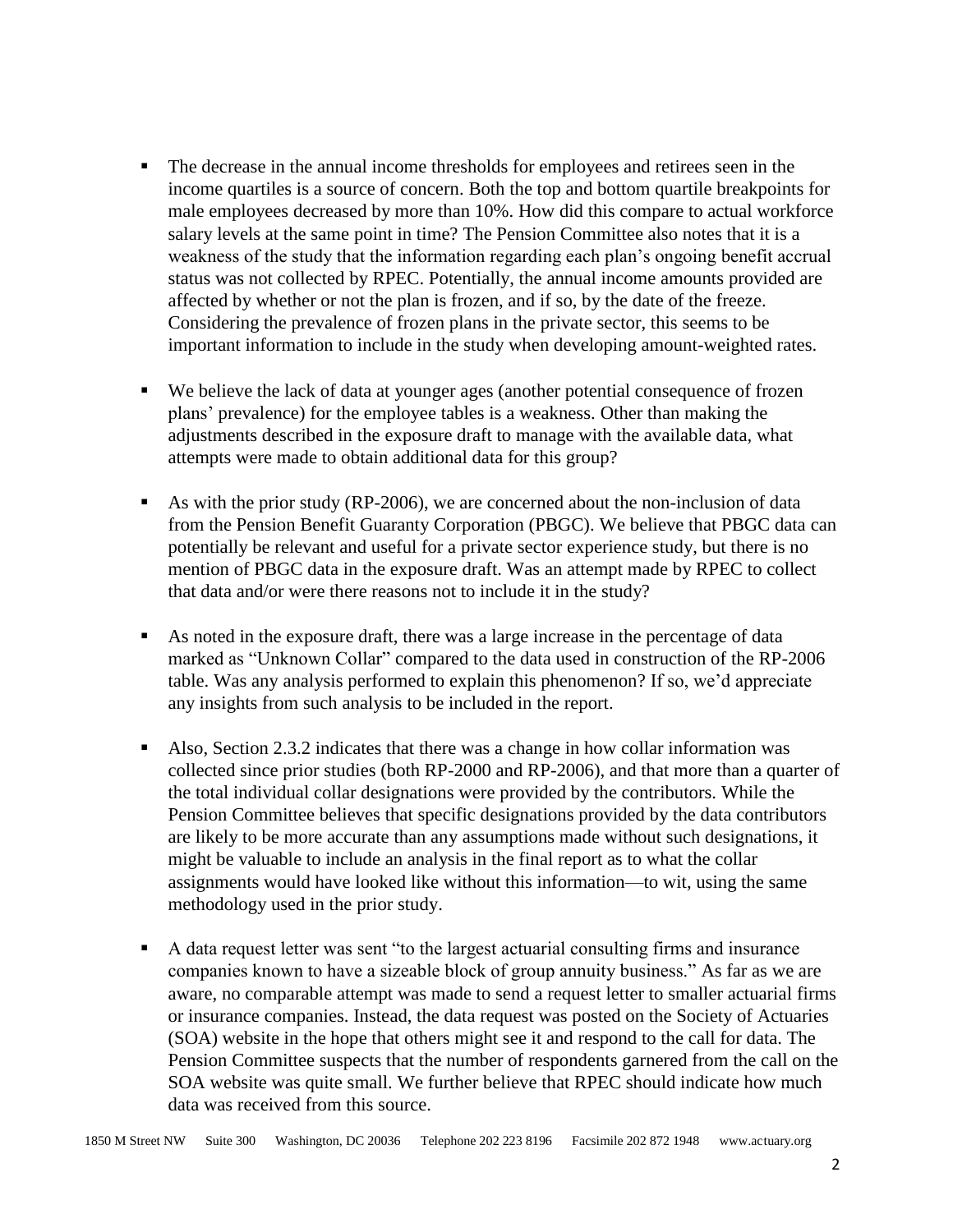- Based on the methodology used to gather the data, we believe it is probable that the data used to produce the tables has a notable big and mid-sized plan bias. Footnote 9 (page 14 of the exposure draft) indicates that approximately 60% of the plans submitted contributed fewer than 2,000 life-years of exposure over the five-year period. However, this is still a considerably larger amount than what is seen in a typical small plan.
- The study does not indicate how the demographics of the data gathered compare on average to those of employees covered by private retirement plans, as a whole. Such comparison would be helpful to understand how representative the study data was of the population it is intended to be used for.
- The name "Pri-2012" clearly indicates an intended use in valuation of and other calculations for private retirement plans, primarily defined benefit plans. However, the number of participants actively employed and accruing benefits under such plans is decreasing, and the number of participants covered by defined contribution plans continues to increase. The Pension Committee believes that RPEC should address whether an attempt was made to solicit data from defined contribution plan sponsors and whether such data might have provided additional credibility to this study. In addition, the inclusion of defined contribution plan data might improve the value of the resulting tables for defined contribution plan uses—for example, annuitization and nondiscrimination testing. We believe that this falls within RPEC's charge to present the "ongoing reporting of mortality and other experience provided directly by employers with services provided by actuarial consulting firms," given that most such firms directly service both defined benefit and defined contribution plans.

In addition to our concerns and comments about the data, the Pension Committee believes that the RPEC should also consider addressing the following issues:

- We have multiple concerns with the ongoing value and quality of the information provided by the Top Quartile and Bottom Quartile tables. These concerns include:
	- $\Box$  The inconsistency of the income levels mentioned above with those in the RP-2006 study.
	- $\Box$  The income levels are not necessarily consistent with the purposes that RPEC suggests the tables be used for. For example, Section 4.3.1 of the exposure draft notes that the Top-Quartile tables are often used for valuing nonqualified plans offered only to highly compensated employees. Given that the threshold for entering the top quartile in the data used was approximately \$67,000, it is not clear that the Top-Quartile table is truly indicative of mortality for this group. Employees are usually not considered part of a "select group of management or highly compensated employees" until their annual earnings are considerably higher than that.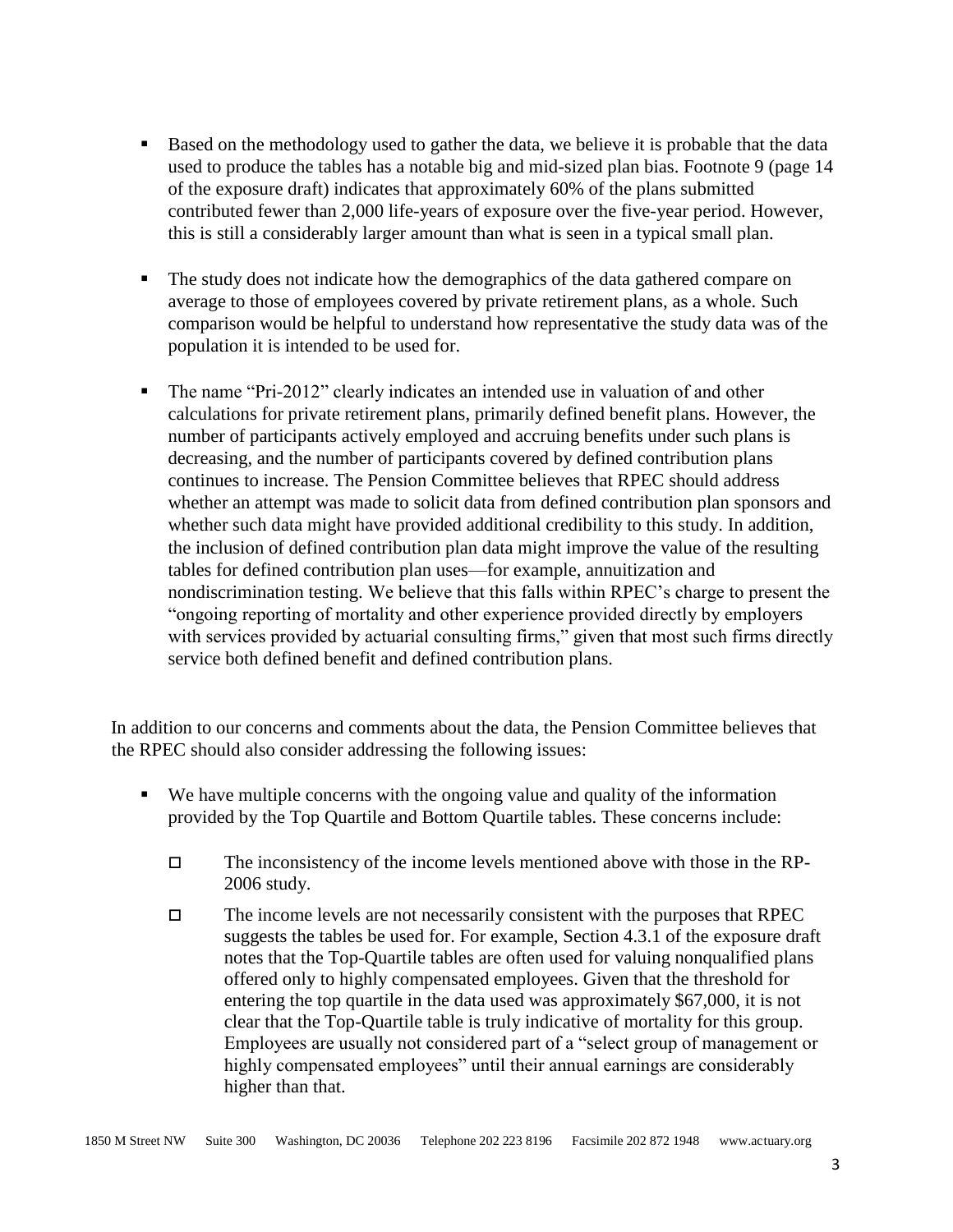- It might be more valuable for tables to be produced that represent the mortality of upper- and lower-income groups in the workforce as a whole, rather than simply in the data reflected in this study. For example, would it be possible to produce tables that reflect the mortality experience of the top and bottom deciles of the working population? A Top-Decile table constructed in this manner might much better reflect the experience of a nonqualified plan.
- $\Box$  The Pension Committee disagrees with the statement in Section 11.1.2 that "income has declined as a mortality predictor compared to the RP-2006 study." This is not supported by the information presented in the exposure draft. It appears that the quartiles have shifted downward, not that income has necessarily become less important as a predictor of mortality experience.
- $\Box$  In light of all of the above, the Pension Committee believes that RPEC should consider eliminating the Top and Bottom Quartile tables from the final study.
- Separating the dataset into multiple subpopulations creates certain statistical credibility issues. These issues were addressed suitably for some subpopulations by utilizing the shape of the mortality curve derived from the larger, more credible dataset and adjusting it by an appropriate constant. However, a different approach was utilized for the male contingent survivor dataset. Here, RPEC elected to simply create a single headcountweighted table and to use it for all subgroups, including in place of amount-weighted tables. Generally, amount-weighted rates are more appropriate for measuring liabilities, as detailed in the RP-2000 report. While the Pension Committee agrees it is counterintuitive to observe an increase in age-specific amount-weighted rates compared to headcount-weighted rates, the link between pension annuity and socioeconomic status may be broken for retirees receiving benefits from multiple plans. Moreover, such a link is potentially nonexistent for contingent beneficiaries, who may be receiving only a small percentage of the original annuity. If RPEC judged the data in total for this subpopulation to be statistically credible, what was RPEC's rationale in discarding the indicated experience of amount-weighted rates?
- The Pension Committee also believes that RPEC should further elaborate on the continued appropriateness of issuing separate Public and Private Plan mortality tables. Based on information in the RP-2006 study, it was decided to eliminate public plan data from that study as the data received at that time appeared to indicate a significant difference in experience between the two. Now that additional data has been obtained, and two new studies (Pub-2010 and Pri-2012) prepared, we believe RPEC should directly address whether that distinction is still appropriate. In particular:
	- $\Box$  Is there any inherent reason, supported by the data, that mortality experience should differ between similarly situated (comparable collar, income level, etc.) public and private workers?
	- The exposure draft indicates that both the Public Safety and General Public tables issued under Pub-2010 are overall similar to the White Collar table proposed under Pri-2012. Given the income levels involved, is this an expected result?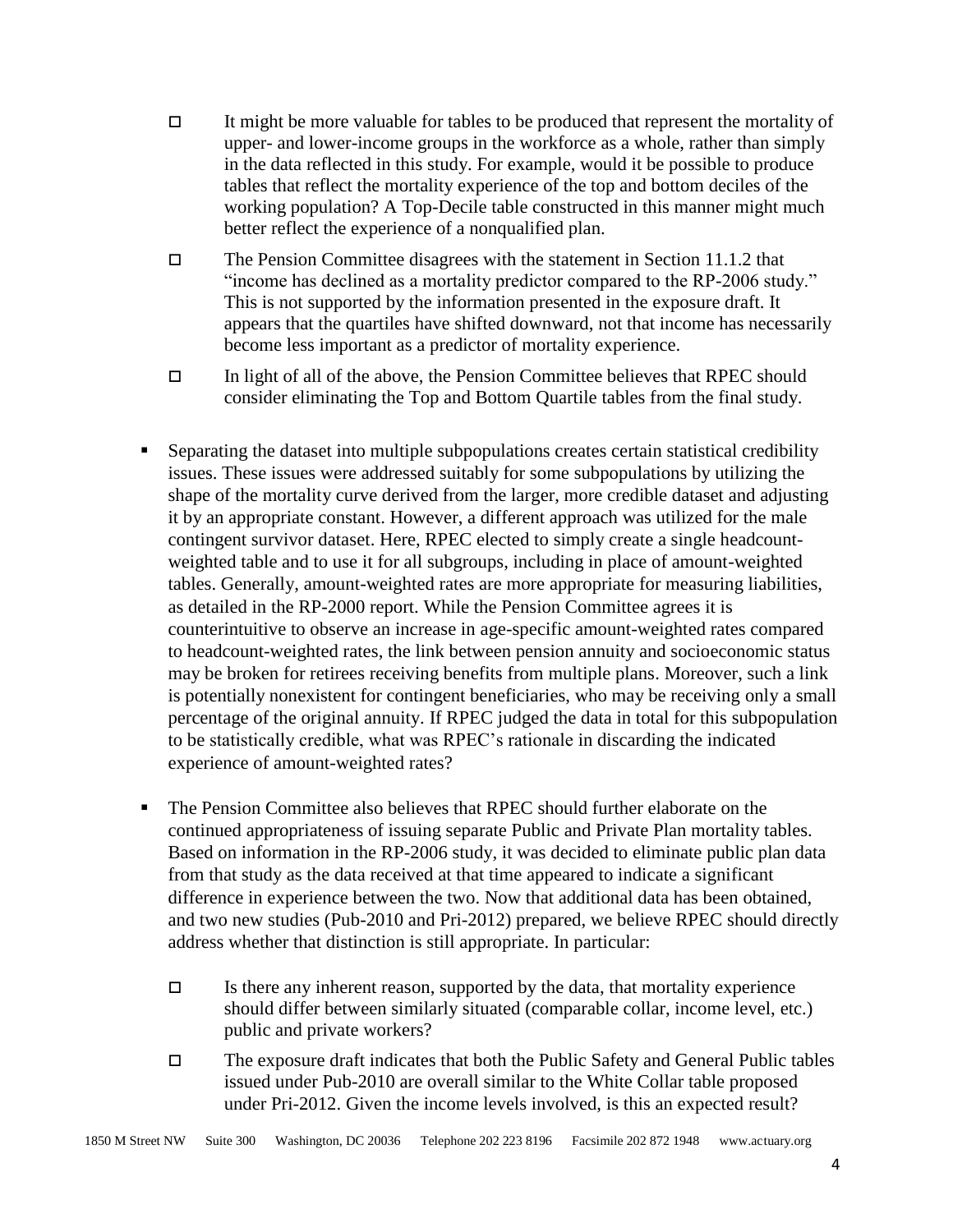- The Teacher mortality tables under Pub-2010 show lower mortality (better experience) than even the White Collar tables. The Pension Committee believes that this might be the case for other educated professionals as well, both public and privately employed. For example, we believe it would be valuable to see how the mortality for individuals such as attorneys, doctors and accountants, compares with the Teacher tables. If comparable, it might allow for the consolidation of the Public and Private tables, providing the benefits of additional credibility and the ability to issue tables for this highly educated group.
- The exposure draft states that individual life experience from the years 2002–2009 was used to help project the tables below age 35 (to age 18). We believe it would be valuable if RPEC described how this data compares historically to pension mortality experience for similar ages when such data was more readily available. Further, RPEC should indicate any anticipated impact of using this methodology.
- Section 10.2 shows a comparison of rates between the projected version of the RP-2006 tables and the Pri-2012 tables. There should be commentary on what the differences say for the accuracy of either study, as well as the annual mortality improvement scale adjustments used in comparisons. For example, U.S. actual historical mortality improvement rates from 2006 to 2012 can be estimated from either Social Security Administration (SSA) data or MP-2018. Comparing experience in 2006 trued up to 2012 with experience in 2012 may be useful and help readers better understand both the evolution of private pension plan experience and the application of U.S. mortality improvement rates for pension populations. Can the differences between the tables be explained?
- There are several proposed methodologies described in the exposure draft that would either require significant reprogramming of actuarial software to accommodate, or significant additional work on the part of the actuary to accomplish. We are concerned that, absent a strong statement that RPEC recognizes that these may be impractical or outside the area of ordinary good practice, an external reader could view these as mandatory. Among these include:
	- $\Box$  Section 12.4, Approach 2, suggesting the use of different mortality tables for the contingent beneficiary portion of a joint & survivor annuity before and after the retiree's death. The results in Table D.19 and our own separate analysis in this area reveal the difference in results garnered by using this approach to be very modest by virtually any measure. We think it would be worthwhile to discuss a fourth approach that would align with Approach 2 for contingent beneficiaries who are already in pay status on the valuation date, but with Approach 1 where the primary annuitant is still alive. Such an approach should be relatively easy to implement with most valuation systems, while otherwise producing results that are relatively close to Approach 2 (given that the most significant difference in results is for beneficiaries already in pay status). Liabilities produced by this approach would be only slightly higher than pure application of approach 2. It is true that such an approach would produce minor gains when all assumptions are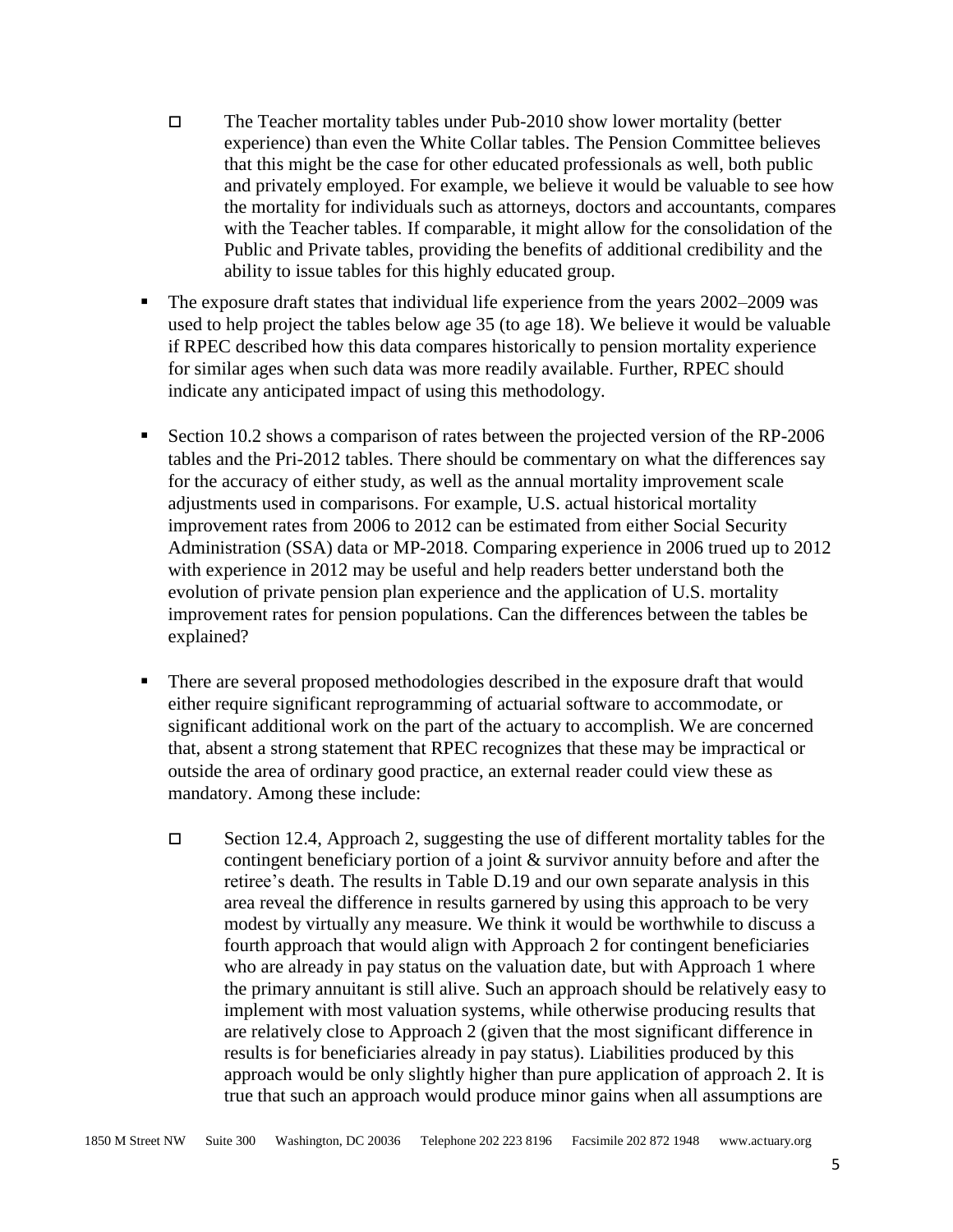precisely met. Any such differential is likely to be very small, but if this is a concern, the actuary could address this by applying a modest liability reduction load.

- $\Box$  Section 12.6, suggesting the adjustment of the Nondisabled Annuitant tables to reflect a different concentration of contingent survivors than in the study data. It is hard to imagine an actuary believing there is benefit to this approach in all but the very largest plans.
- The Pension Committee believes that RPEC should further explain its treatment and rationale for discarding terminated records. It is not entirely clear whether such a record is dropped in the year of termination. If it is dropped in the year of termination, an explanation would be helpful as to why this treatment is preferred to partial exposures.

We urge RPEC to address these issues and make changes where appropriate before releasing the final Pri-2012 report. We also recognize that some of the ideas presented in this letter may be more completely addressed in future SOA mortality experience studies.

The Pension Committee appreciates the opportunity to comment on this matter. Please contact Monica Konaté, the Academy's pension policy analyst [\(konate@actuary.org,](mailto:konate@actuary.org) 202-223-7868), if you have any questions or would like to arrange a convenient time to discuss these comments further.

Sincerely,

Bruce Cadenhead, FSA, MAAA, EA, FCA Chairperson, Pension Committee American Academy of Actuaries